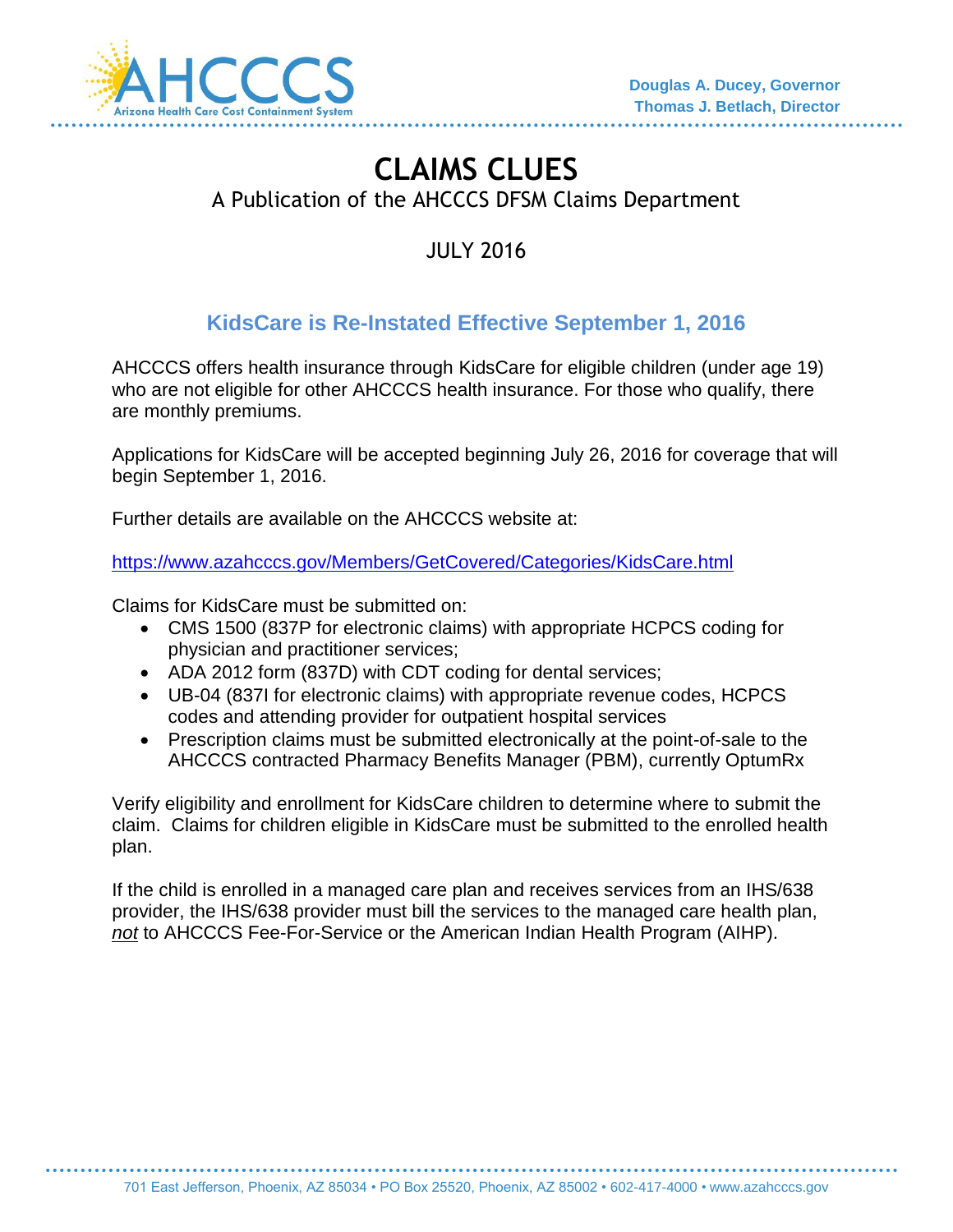### **Prior Authorization Request Timeframes**

AHCCCS endeavors to review all authorization requests as expeditiously as possible, but may take up to 14 calendar days to make a determination on an authorization request per A.A.C R9-34-306.

For requests that meet the criteria for an expedited decision per A.A.C R9-34-306, the decision will be issued not later than 3 working days after receipt of the request. AHCCCS will review requests for expedited decisions in order to determine whether following the 14 calendar day review timeframe could seriously jeopardize the member's life or health, or ability to attain, maintain, or regain maximum function. Expedited requests that do not meet the criteria for an expedited decision will be processed in accordance with the 14 calendar day time frame.

When an extension is requested by the member, or if AHCCCS requires additional information to make a determination, AHCCCS may extend the timeframes for both expedited and non-expedited requests up to an additional 14 calendar days.

For authorization requests in which service delivery has already occurred, the above timeframes are not applicable.

#### **Provider Registration Required for Licensed Board Certified Behavior Analysts (BCBA)**

AHCCCS is now accepting applications from licensed Board Certified Behavior Analysts. This new AHCCCS provider type will be effective October 1, 2016 and will be designated as "BC" in the AHCCCS Provider Registration system.

*Provider Registration and Other Requirements* 

#### *1. BCBAs currently providing services through AHCCCS-registered providers*

Licensed and credentialed BCBAs who are currently working under an AHCCCSregistered provider through a contract with an AHCCCS Managed Care Organization (MCO) will need to submit a provider registration packet no later than *August 15, 2016* to AHCCCS Provider Registration. The Provider Registration application can be found at: [www.azahcccs.gov/PlansProviders/CurrentProviders/packet.html.](http://www.azahcccs.gov/PlansProviders/CurrentProviders/packet.html)

Providers will not be able to submit claims beginning with date of service October 1, 2016 for BCBA services unless there is an active AHCCCS-registered BCBA provider submitted as the rendering/service provider.